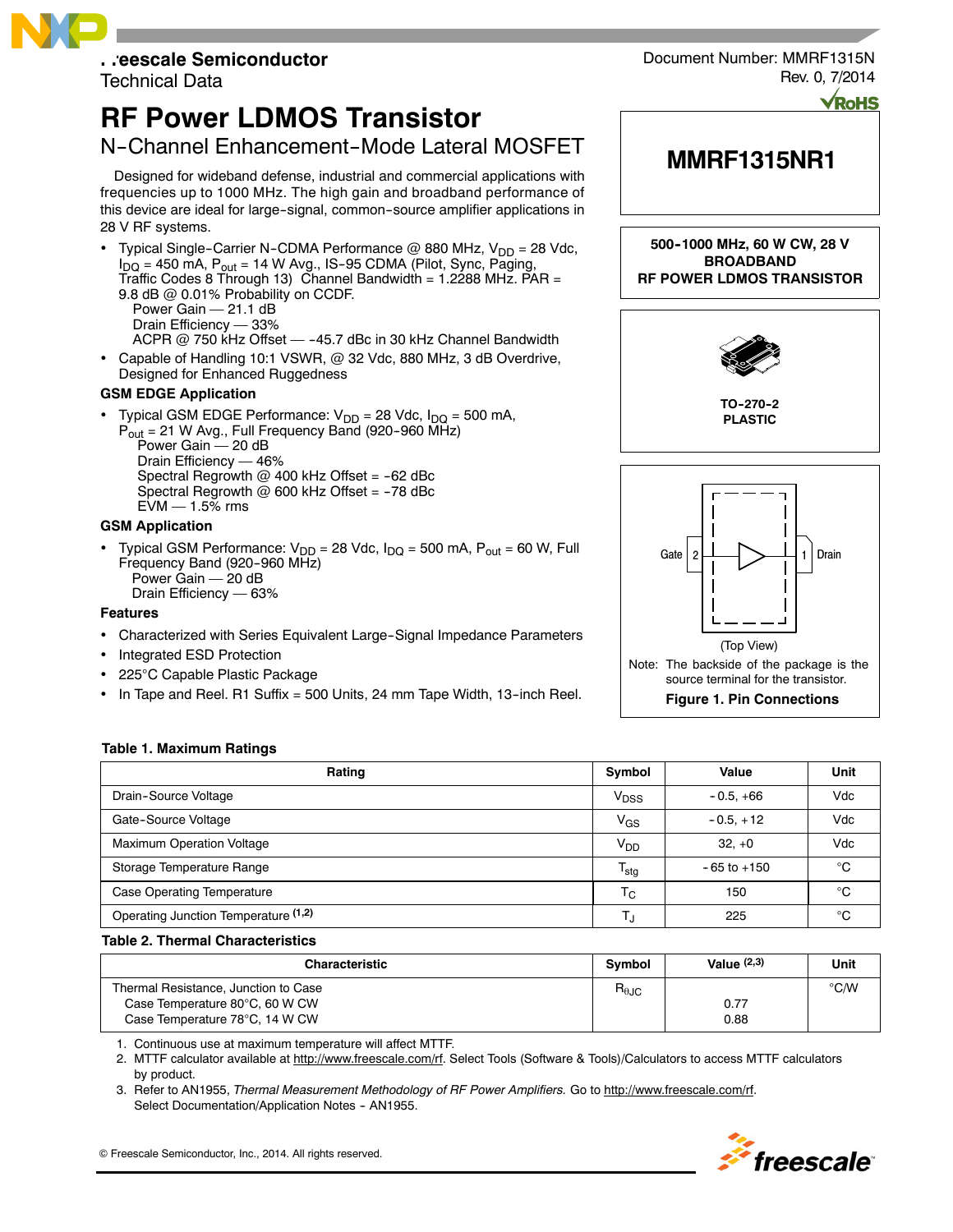

#### **Table 3. ESD Protection Characteristics**

| <b>Test Methodology</b>               | Class |
|---------------------------------------|-------|
| Human Body Model (per JESD22-A114)    | ١B    |
| Machine Model (per EIA/JESD22-A115)   |       |
| Charge Device Model (per JESD22-C101) |       |

**Table 4. Moisture Sensitivity Level**

| <b>Test Methodology</b>               | Rating | Package Peak Temperature | Unit |
|---------------------------------------|--------|--------------------------|------|
| Per JESD 22-A113, IPC/JEDEC J-STD-020 |        | 260                      |      |

**Table 5. Electrical Characteristics** (T<sub>C</sub> = 25°C unless otherwise noted)

| <b>Characteristic</b>                                                                        | Symbol                  | Min            | Typ  | Max | Unit |
|----------------------------------------------------------------------------------------------|-------------------------|----------------|------|-----|------|
| <b>Off Characteristics</b>                                                                   |                         |                |      |     |      |
| Zero Gate Voltage Drain Leakage Current<br>$(V_{DS} = 66$ Vdc, $V_{GS} = 0$ Vdc)             | <b>I</b> DSS            |                |      | 10  | uAdc |
| Zero Gate Voltage Drain Leakage Current<br>$(V_{DS} = 28$ Vdc, $V_{GS} = 0$ Vdc)             | <b>I</b> <sub>DSS</sub> |                |      | 1   | μAdc |
| Gate-Source Leakage Current<br>$(V_{GS} = 5$ Vdc, $V_{DS} = 0$ Vdc)                          | lgss                    |                |      | 10  | uAdc |
| <b>On Characteristics</b>                                                                    |                         |                |      |     |      |
| Gate Threshold Voltage<br>$(V_{DS} = 10$ Vdc, $I_D = 200 \mu A$ )                            | $V_{\rm GS(th)}$        |                | 2.2  | 3   | Vdc  |
| Gate Quiescent Voltage<br>$(V_{DD} = 28$ Vdc, $I_D = 450$ mAdc, Measured in Functional Test) | $V_{\rm GS(Q)}$         | $\overline{2}$ | 3    | 4   | Vdc  |
| Drain-Source On-Voltage<br>$(V_{GS} = 10$ Vdc, $I_D = 1.5$ Adc)                              | $V_{DS(on)}$            | 0.05           | 0.27 | 0.4 | Vdc  |
| <b>Dynamic Characteristics</b>                                                               |                         |                |      |     |      |

| Reverse Transfer Capacitance<br>$(V_{DS} = 28$ Vdc $\pm$ 30 mV(rms) ac @ 1 MHz, V <sub>GS</sub> = 0 Vdc) | $\mathsf{v}_{\mathsf{rss}}$ | 1.1 | рF |
|----------------------------------------------------------------------------------------------------------|-----------------------------|-----|----|
| Output Capacitance<br>$(V_{DS} = 28$ Vdc ± 30 mV(rms)ac @ 1 MHz, V <sub>GS</sub> = 0 Vdc)                | $\mathrm{C_{oss}}$          | 33  | рF |
| Input Capacitance<br>$(V_{DS} = 28$ Vdc, $V_{GS} = 0$ Vdc $\pm$ 30 mV(rms) ac @ 1 MHz)                   | Uiss                        | 109 | рF |

Functional Tests (In Freescale Test Fixture, 50 ohm system) V<sub>DD</sub> = 28 Vdc, I<sub>DQ</sub> = 450 mA, P<sub>out</sub> = 14 W Avg., f = 880 MHz, Single-Carrier N-CDMA, 1.2288 MHz Channel Bandwidth Carrier. ACPR measured in 30 kHz Channel Bandwidth @ ±750 kHz Offset. PAR = 9.8 dB @ 0.01% Probability on CCDF

| Power Gain                   | $G_{\text{ps}}$ | 20                            | 21.1    | 23    | dB  |
|------------------------------|-----------------|-------------------------------|---------|-------|-----|
| Drain Efficiency             | ηD              | 30.5                          | 33      |       | %   |
| Adjacent Channel Power Ratio | <b>ACPR</b>     | $\overbrace{\phantom{aaaaa}}$ | $-45.7$ | $-44$ | dBc |
| Input Return Loss            | IRL             | $\overline{\phantom{a}}$      | $-18$   | -9    | dB  |

(continued)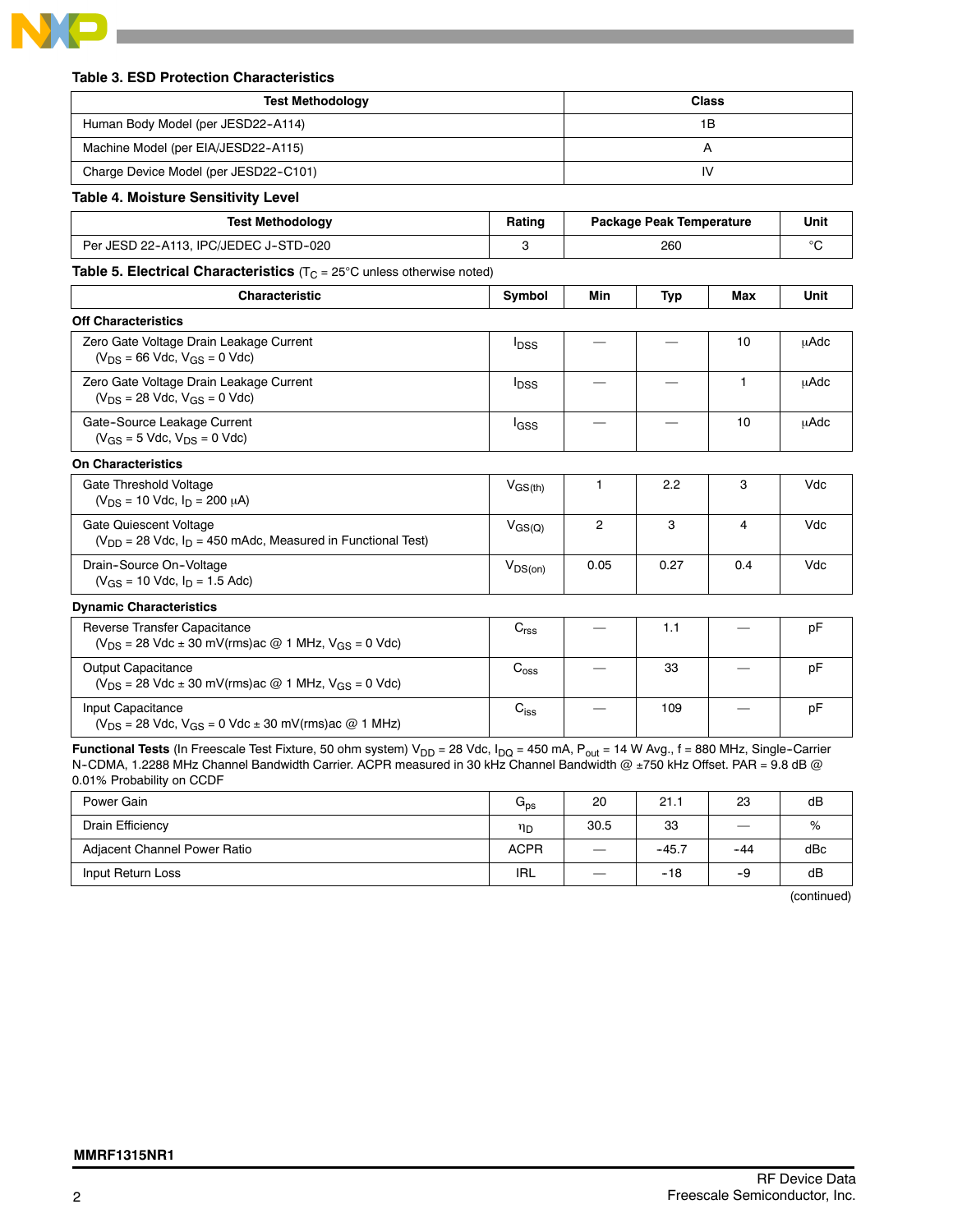

#### **Table 5. Electrical Characteristics** (T<sub>C</sub> = 25°C unless otherwise noted) (continued)

|  | м.<br>------ |  | Min | -<br>Tvr<br>. . | Мах | Unit |
|--|--------------|--|-----|-----------------|-----|------|
|--|--------------|--|-----|-----------------|-----|------|

**Typical GSM EDGE Performances** (In Freescale GSM EDGE Test Fixture Optimized for 920-960 MHz, 50 ohm system) V<sub>DD</sub> = 28 Vdc,  $I_{DQ}$  = 500 mA,  $P_{out}$  = 21 W Avg.,  $f = 920-960$  MHz, GSM EDGE Signal

| Power Gain                          | $G_{DS}$        | 20    |        | dB  |
|-------------------------------------|-----------------|-------|--------|-----|
| Drain Efficiency                    | ηD              | 46    |        | %   |
| Error Vector Magnitude              | <b>EVM</b>      | 1.5   |        | %   |
| Spectral Regrowth at 400 kHz Offset | SR <sub>1</sub> | $-62$ | $\sim$ | dBc |
| Spectral Regrowth at 600 kHz Offset | SR <sub>2</sub> | $-78$ |        | dBc |

Typical CW Performances (In Freescale GSM Test Fixture Optimized for 920-960 MHz, 50 ohm system) V<sub>DD</sub> = 28 Vdc, I<sub>DQ</sub> = 500 mA,  $P_{\text{out}} = 60 \text{ W}, f = 920 - 960 \text{ MHz}$ 

| .                                                                    |                   |                          |       |        |    |
|----------------------------------------------------------------------|-------------------|--------------------------|-------|--------|----|
| Power Gain                                                           | $G_{DS}$          |                          | 20    |        | dB |
| Drain Efficiency                                                     | ηD                |                          | 63    |        | %  |
| Input Return Loss                                                    | <b>IRL</b>        | $\overline{\phantom{a}}$ | $-12$ | $\sim$ | dB |
| P <sub>out</sub> @ 1 dB Compression Point<br>$(f = 940 \text{ MHz})$ | P <sub>1d</sub> B |                          | 67    |        | W  |

#### **Typical Performances** (In Freescale Test Fixture, 50 ohm system) V<sub>DD</sub> = 28 Vdc, I<sub>DQ</sub> = 450 mA, 865-900 MHz Bandwidth

| Video Bandwidth @ 60 W PEP $P_{out}$ where IM3 = -30 dBc<br>(Tone Spacing from 100 kHz to VBW)<br>$\triangle$ IMD3 = IMD3 @ VBW frequency - IMD3 @ 100 kHz <1 dBc (both<br>sidebands) | <b>VBW</b> | з     | <b>MHz</b>                           |
|---------------------------------------------------------------------------------------------------------------------------------------------------------------------------------------|------------|-------|--------------------------------------|
| Gain Flatness in 35 MHz Bandwidth $\omega P_{out}$ = 14 W Avg.                                                                                                                        | GF         | 0.27  | dB                                   |
| Gain Variation over Temperature<br>$(-30^{\circ}$ C to $+85^{\circ}$ C)                                                                                                               | ΛG         | 0.011 | $dB$ <sup><math>\circ</math></sup> C |
| Output Power Variation over Temperature<br>$(-30^{\circ} \text{C to } +85^{\circ} \text{C})$                                                                                          | AP1dB      | 0.088 | $dBm$ <sup>o</sup> C                 |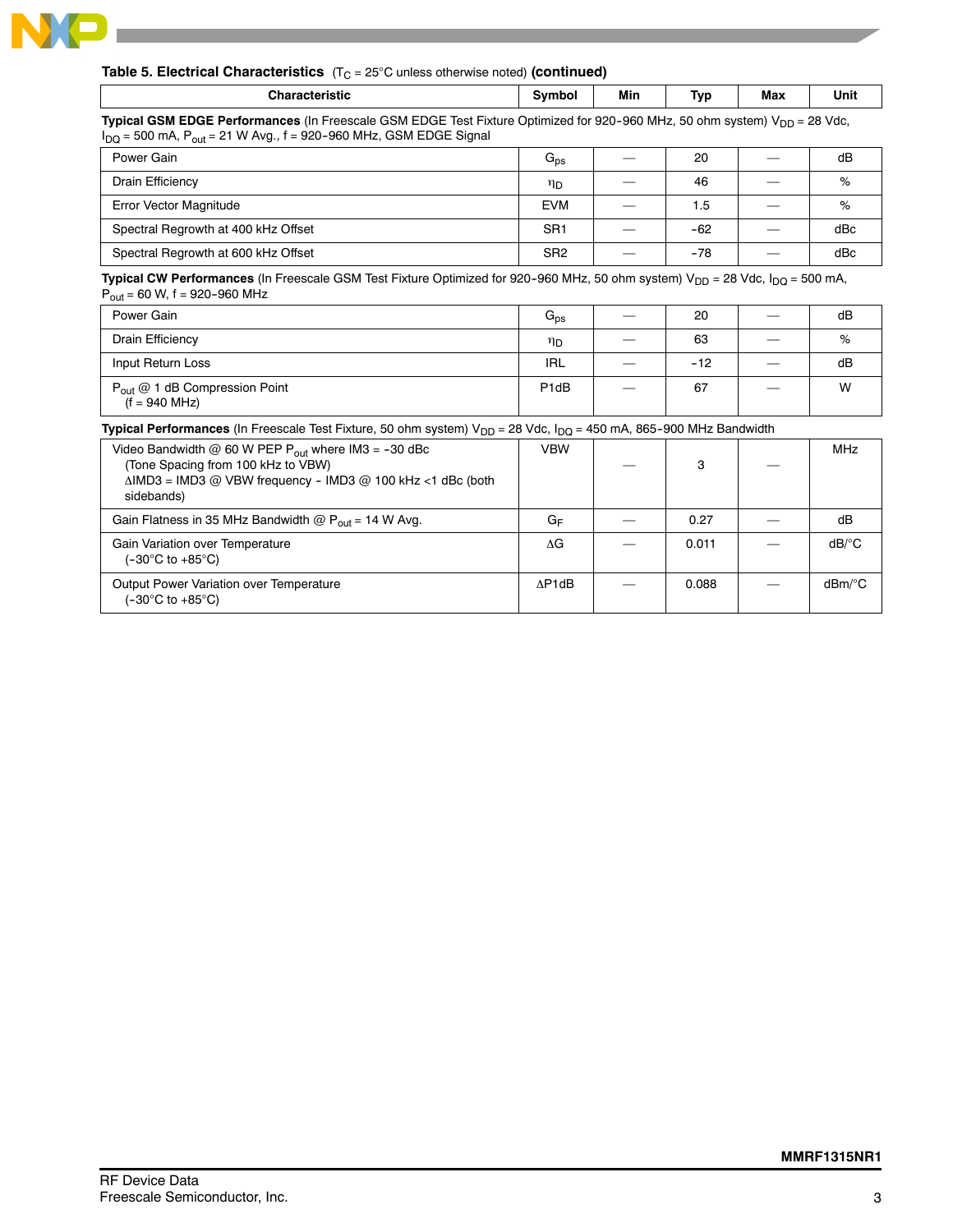



| ΖI.            | U.ZIS XU.UDS MICTOSLIID                       | ZY.             | U.USI X U.SZS MICIOSIND                  |
|----------------|-----------------------------------------------|-----------------|------------------------------------------|
| Z <sub>2</sub> | $0.221''$ x $0.065''$ Microstrip              | Z <sub>10</sub> | $0.360'' \times 0.270''$ Microstrip      |
| Z <sub>3</sub> | $0.500'' \times 0.100''$ Microstrip           | Z11             | $0.063'' \times 0.270''$ Microstrip      |
| Z4             | $0.460'' \times 0.270''$ Microstrip           | Z <sub>12</sub> | $0.360'' \times 0.065''$ Microstrip      |
| Z <sub>5</sub> | $0.040'' \times 0.270''$ Microstrip           | Z <sub>13</sub> | $0.170'' \times 0.065''$ Microstrip      |
| Z <sub>6</sub> | $0.280'' \times 0.270'' \times 0.530''$ Taper | Z14             | $0.880'' \times 0.065''$ Microstrip      |
| Z7             | $0.087''$ x $0.525''$ Microstrip              | Z <sub>15</sub> | $0.260'' \times 0.065''$ Microstrip      |
| Z8             | $0.435''$ x $0.525''$ Microstrip              | PCB             | Taconic RF-35 0.030", $\epsilon_r = 3.5$ |
|                |                                               |                 |                                          |

**Figure 2. MMRF1315NR1 Test Circuit Schematic**

| Part                            | <b>Description</b>                       | <b>Part Number</b>  | <b>Manufacturer</b> |
|---------------------------------|------------------------------------------|---------------------|---------------------|
| <b>B1</b>                       | <b>Ferrite Bead</b>                      | 2743019447          | <b>Fair Rite</b>    |
| <b>B2</b>                       | <b>Ferrite Bead</b>                      | 274021447           | <b>Fair Rite</b>    |
| C1, C8, C14, C15                | 47 pF Chip Capacitors                    | ATC100B470JT500XT   | <b>ATC</b>          |
| C2, C4, C13                     | 0.8-8.0 pF Variable Capacitors, Gigatrim | 2729152             | Johanson            |
| C <sub>3</sub>                  | 3.0 pF Chip Capacitor                    | ATC100B3R0JT500XT   | <b>ATC</b>          |
| C <sub>5</sub> , C <sub>6</sub> | 15 pF Chip Capacitors                    | ATC100B150JT500XT   | <b>ATC</b>          |
| C7, C16, C17                    | 10 µF, 35 V Tantalum Capacitors          | T491D106K035AT      | Kemet               |
| C9                              | 100 µF, 50 V Electrolytic Capacitor      | MCHT101M1HB-1017-RH | Multicomp           |
| C10, C11                        | 12 pF Chip Capacitors                    | ATC100B120JT500XT   | ATC                 |
| C <sub>12</sub>                 | 4.3 pF Chip Capacitor                    | ATC100B4R3JT500XT   | <b>ATC</b>          |
| C <sub>18</sub>                 | 0.56 µF Chip Capacitor                   | ATC700A561MT150XT   | <b>ATC</b>          |
| C <sub>19</sub>                 | 470 µF, 63 V Electrolytic Capacitor      | EKME630ELL471MK255  | Multicomp           |
| L1, L2                          | 12.5 nH Inductor                         | $A04T-5$            | Coilcraft           |
| R1                              | 1 kQ, 1/4 W Chip Resistor                | CRCW12061001FKEA    | Vishay              |
| R <sub>2</sub>                  | 560 kΩ, 1/4 W Chip Resistor              | CRCW12065600FKEA    | Vishay              |
| R <sub>3</sub>                  | 12 $\Omega$ , 1/4 W Chip Resistor        | CRCW120612R0FKEA    | Vishay              |
| R4                              | 27 $\Omega$ , 1/4 W Chip Resistor        | CRCW120627R0FKEA    | Vishay              |

#### **Table 6. MMRF1315NR1 Test Circuit Component Designations and Values**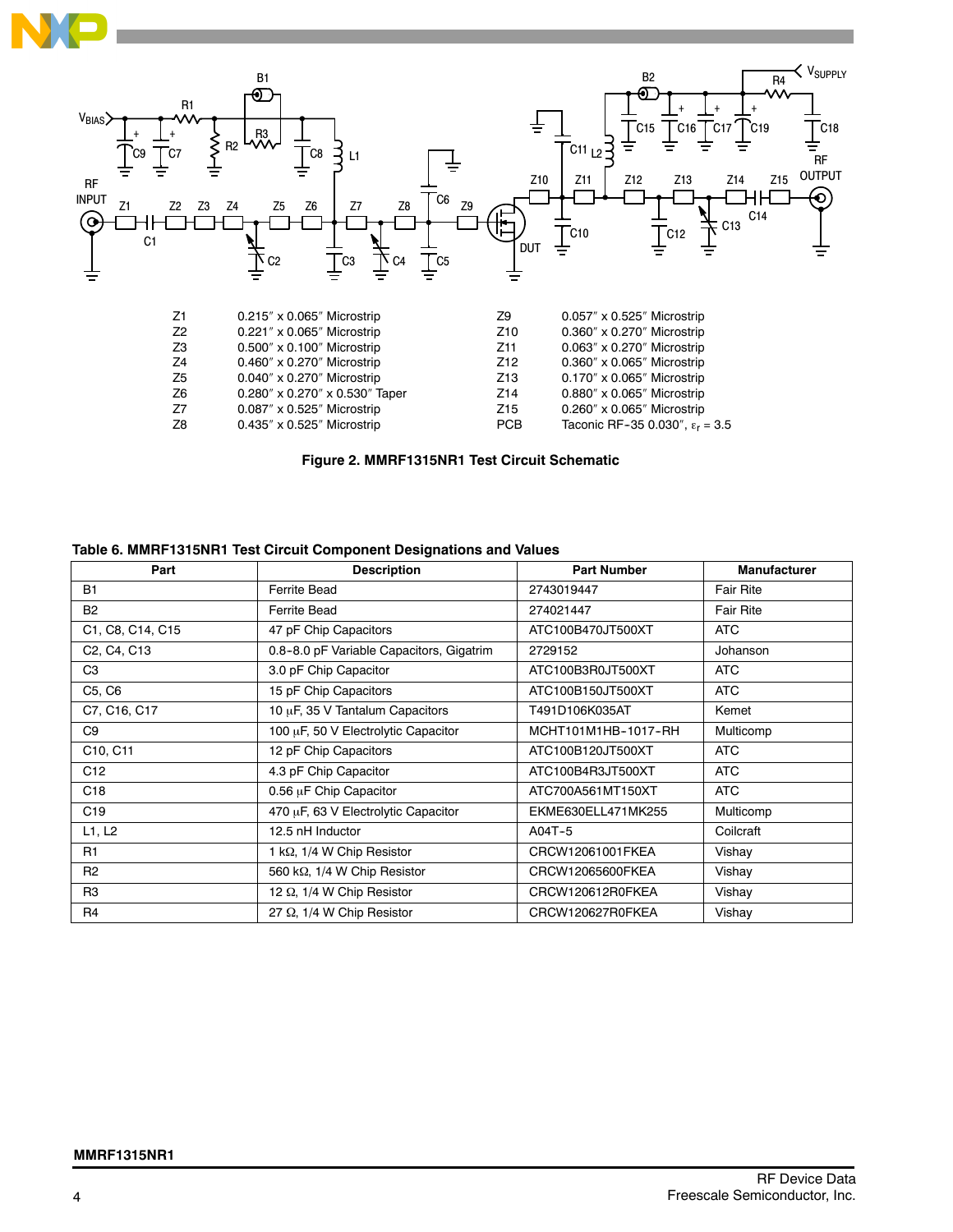

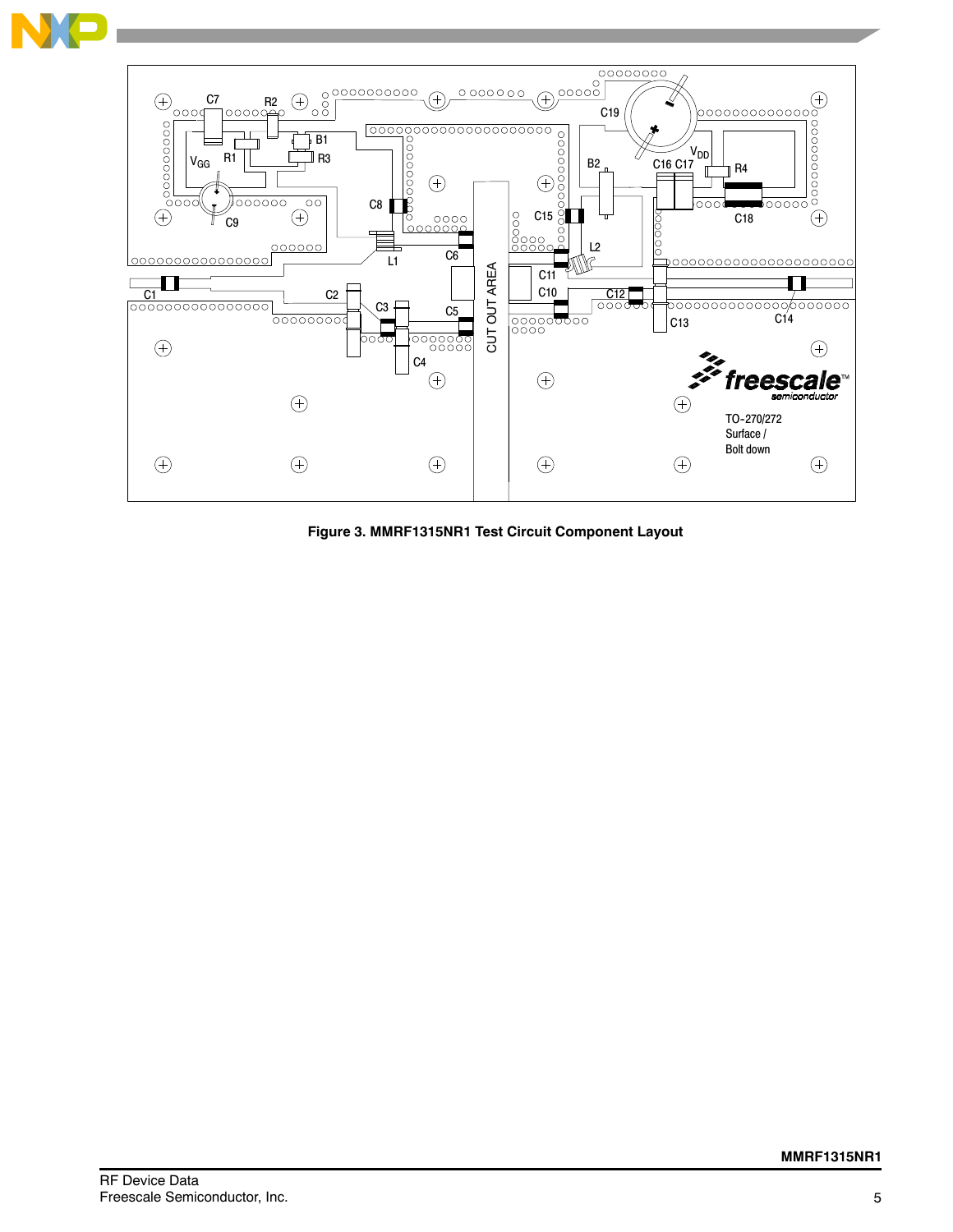

#### **TYPICAL CHARACTERISTICS**







**Figure 5. Single-Carrier N-CDMA Broadband Performance @ Pout = 28 Watts Avg.**

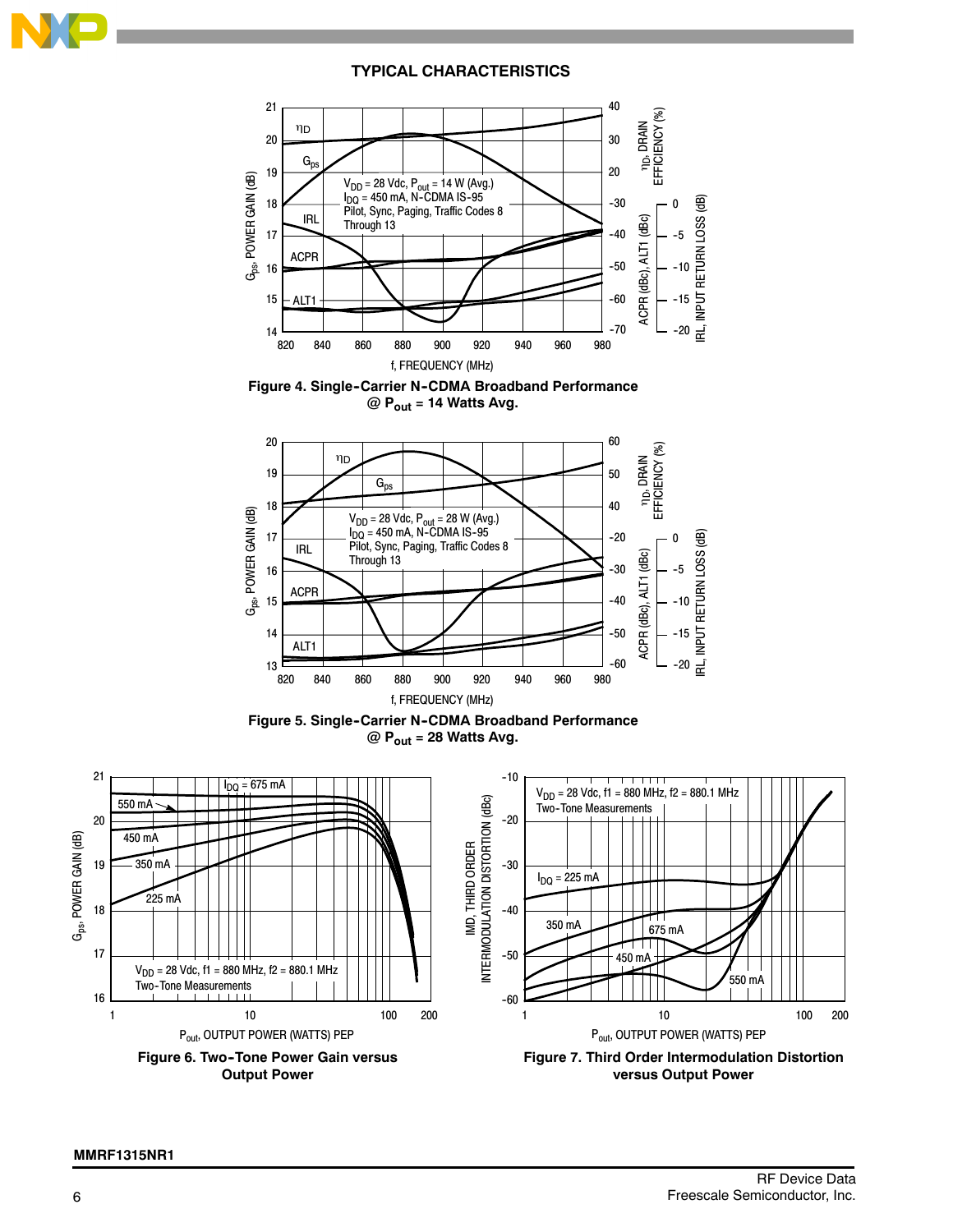





7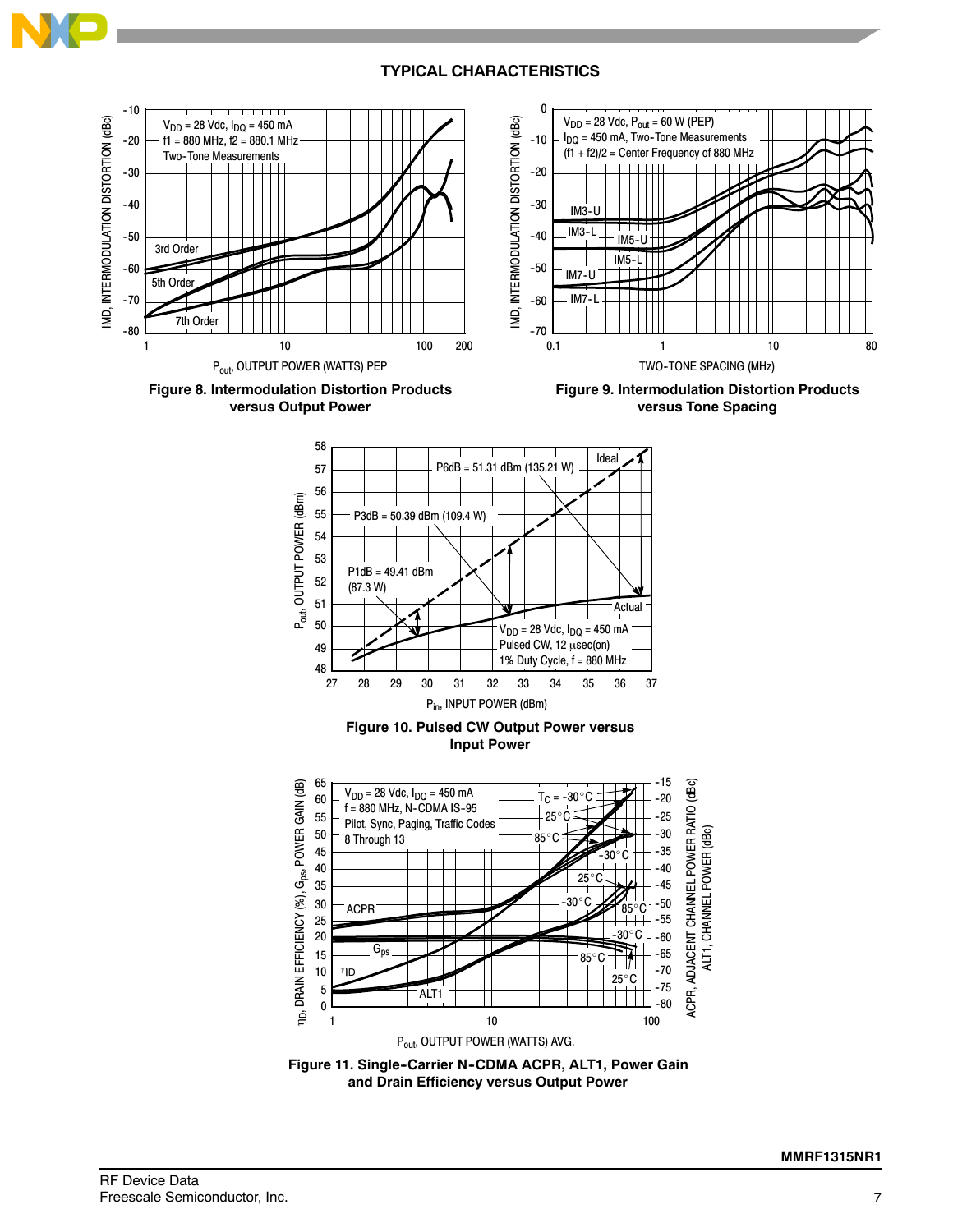#### **TYPICAL CHARACTERISTICS**

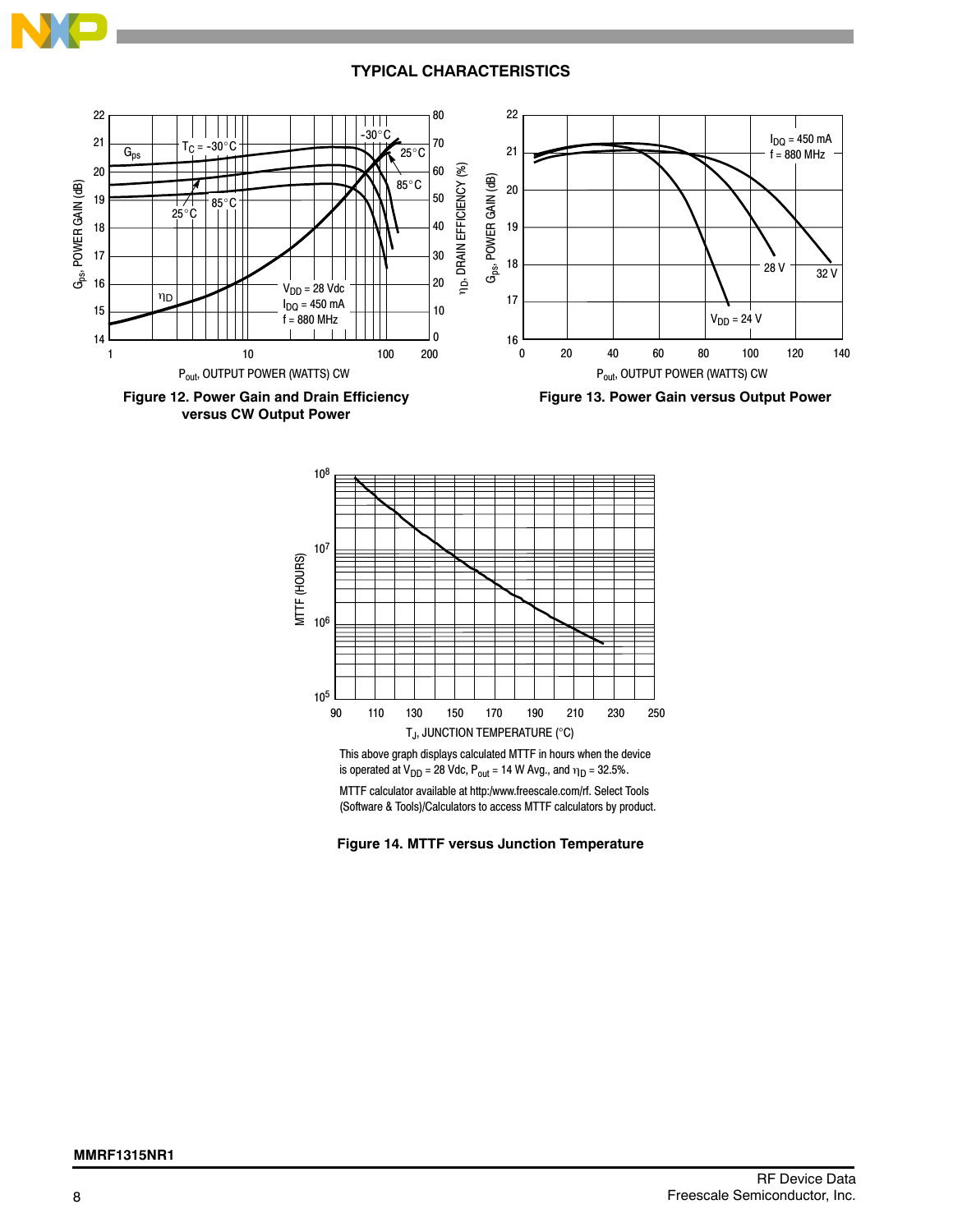

#### **N--CDMA TEST SIGNAL**



f, FREQUENCY (MHz)

**Figure 16. Single-Carrier N-CDMA Spectrum**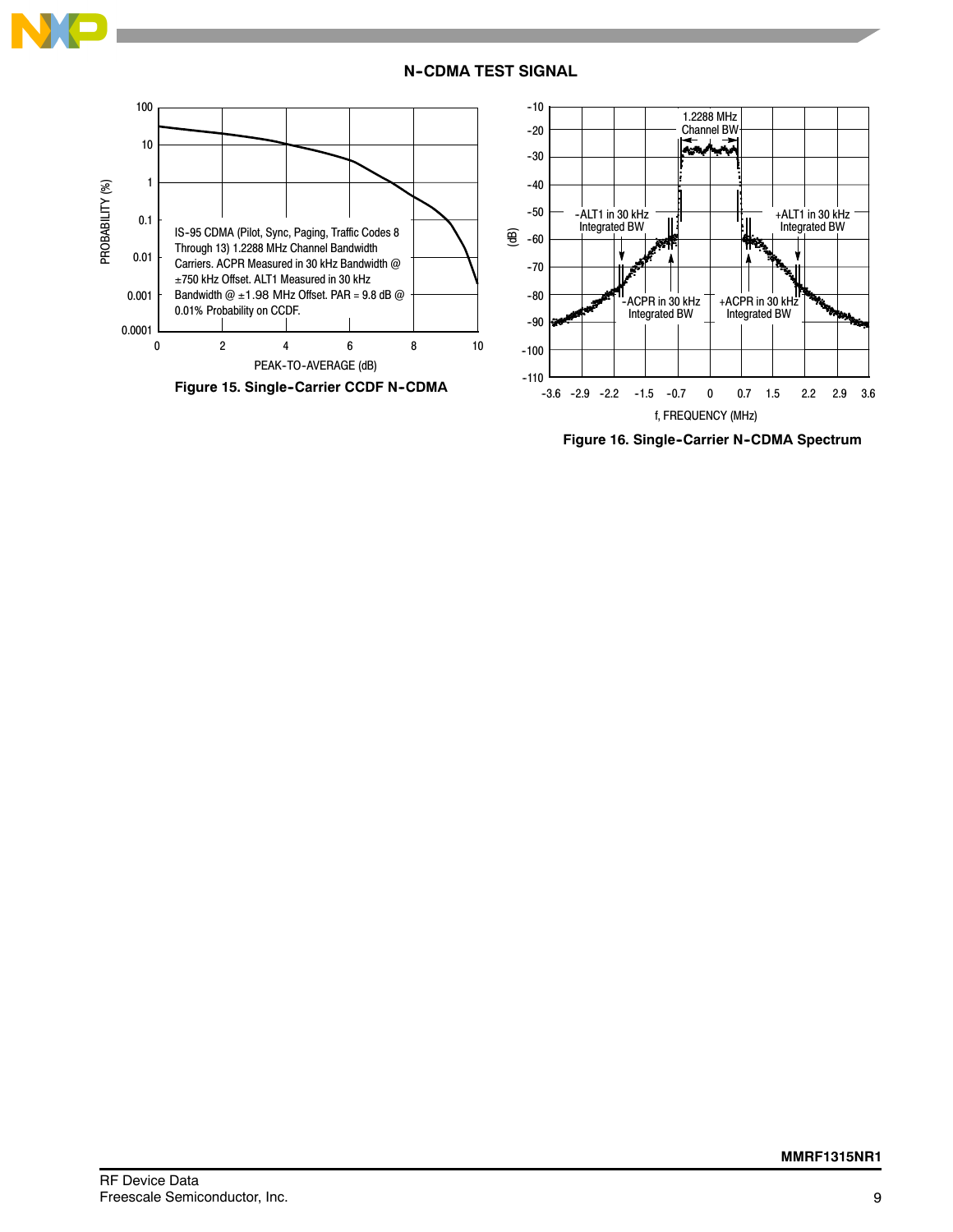

 $V_{DD} = 28$  Vdc,  $I_{DQ} = 450$  mA,  $P_{out} = 14$  W Avg.

| Zsource<br>Ω  | $Z_{load}$<br>Ω |
|---------------|-----------------|
| $0.44 - 0.20$ | $2.28 + j0.23$  |
| $0.44 - 0.07$ | $2.18 + j0.33$  |
| $0.45 + 0.50$ | $2.20 + j0.47$  |
| $0.48 + 0.18$ | $2.15 + 10.61$  |
| $0.52 + 0.29$ | $2.00 + 0.68$   |
|               |                 |

Z<sub>source</sub> = Test circuit impedance as measured from gate to ground.





**Figure 17. Series Equivalent Source and Load Impedance**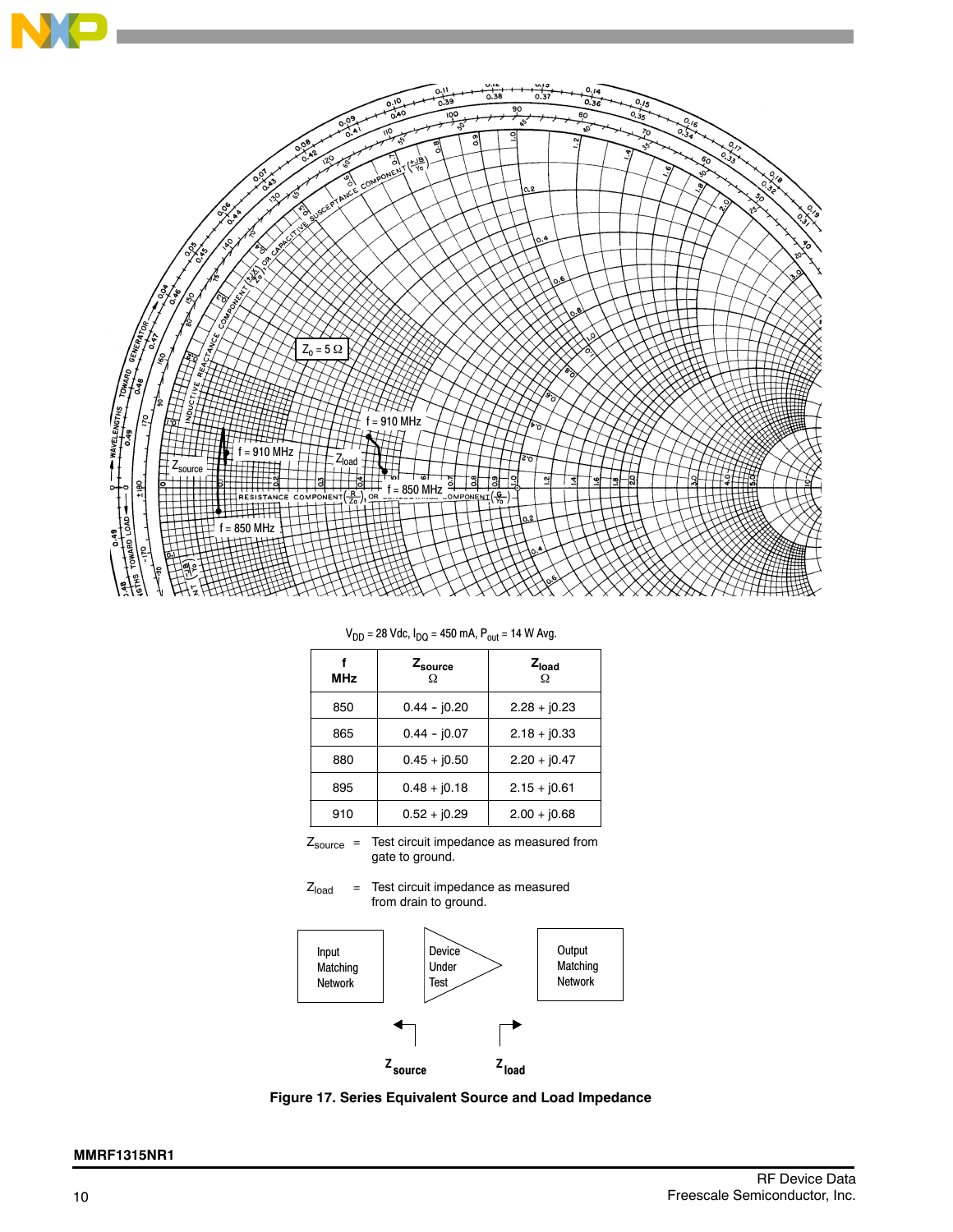

**PACKAGE DIMENSIONS**



| O<br>FREESCALE SEMICONDUCTOR, INC.<br>ALL RIGHTS RESERVED. | MECHANICAL OUTLINE |                          | PRINT VERSION NOT TO SCALE |             |
|------------------------------------------------------------|--------------------|--------------------------|----------------------------|-------------|
| TITI F:                                                    |                    | DOCUMENT NO: 98ASH98117A | RFV:<br>P                  |             |
| $TO - 270 - 2$                                             |                    |                          | STANDARD: NON-JEDEC        |             |
|                                                            |                    |                          |                            | 02 JUN 2014 |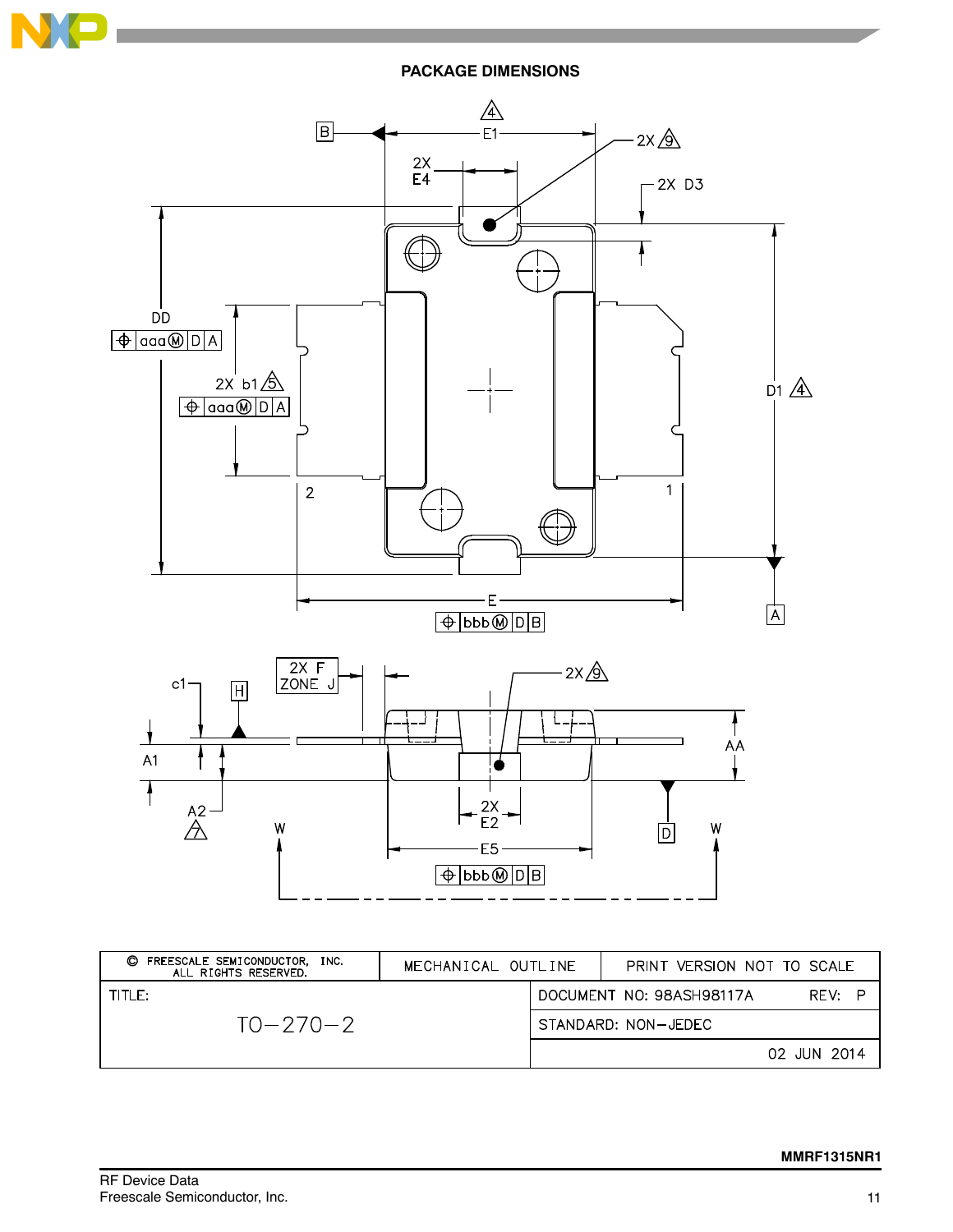

| C FREESCALE SEMICONDUCTOR. INC.<br>ALL RIGHTS RESERVED. | MECHANICAL OUTLINE |                     | PRINT VERSION NOT TO SCALE         |  |
|---------------------------------------------------------|--------------------|---------------------|------------------------------------|--|
| TITLE:                                                  |                    |                     | RFV: P<br>DOCUMENT NO: 98ASH98117A |  |
| $TO - 270 - 2$                                          |                    | STANDARD: NON-JEDEC |                                    |  |
|                                                         |                    |                     | 02 JUN 2014                        |  |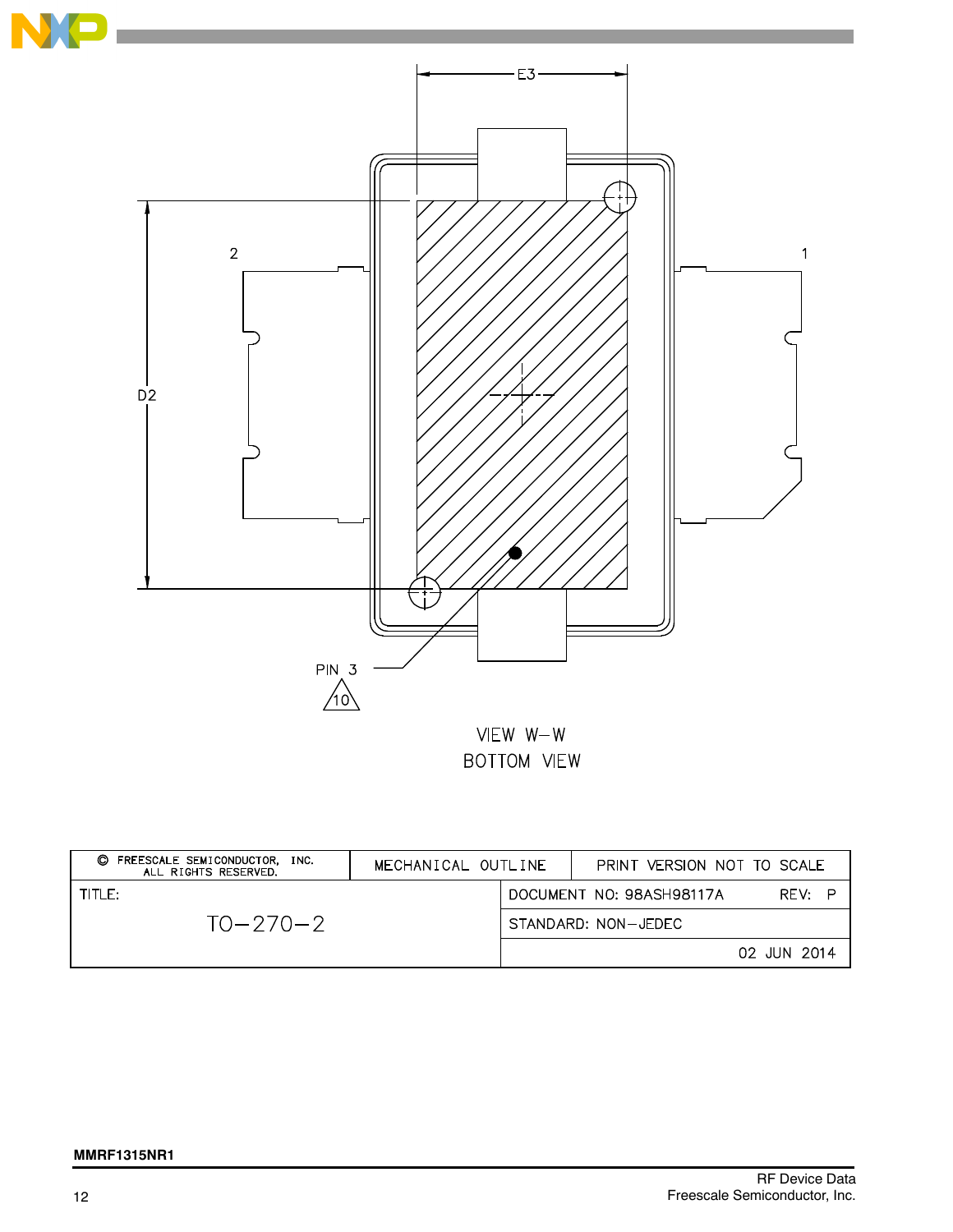

NOTES:

- 1. CONTROLLING DIMENSION: INCH
- 2. INTERPRET DIMENSIONS AND TOLERANCES PER ASME Y14.5M-1994.
- 3. DATUM PLANE H IS LOCATED AT TOP OF LEAD AND IS COINCIDENT WITH THE LEAD WHERE THE LEAD EXITS THE PLASTIC BODY AT THE TOP OF THE PARTING LINE.
- 4) DIMENSIONS D1 AND E1 DO NOT INCLUDE MOLD PROTRUSION. ALLOWABLE PROTRUSION IS .006 INCH (0.15 MM) PER SIDE. DIMENSIONS D1 AND E1 DO INCLUDE MOLD MISMATCH AND ARE DETERMINED AT DATUM PLANE H.

 $/$ 5 $\setminus$ DIMENSION b1 DOES NOT INCLUDE DAMBAR PROTRUSION. ALLOWABLE DAMBAR PROTRUSION SHALL BE .005 INCH (0.13 MM) TOTAL IN EXCESS OF THE b1 DIMENSION AT MAXIMUM MATERIAL CONDITION.

6. DATUMS A AND B TO BE DETERMINED AT DATUM PLANE H.

DIMENSION A2 APPLIES WITHIN ZONE J ONLY. ′7.

8. DIMENSIONS DD AND E2 DO NOT INCLUDE MOLD PROTRUSION. OVERALL LENGTH INCLUDING MOLD PROTRUSION SHOULD NOT EXCEED 0.430 INCH (10.92 MM) FOR DIMENSION DD AND 0.080 INCH (2.03 MM) FOR DIMENSION E2. DIMENSIONS DD AND E2 DO INCLUDE MOLD MISMATCH AND ARE DETERMINED AT DATUM PLANE D.

 $\sqrt{9}$ 

THESE SURFACES OF THE HEAT SLUG ARE NOT PART OF THE SOLDERABLE SURFACES AND MAY REMAIN UNPLATED.

10) HATCHING REPRESENTS THE EXPOSED AREA OF THE HEAT SLUG. DIMENSIONS D2 AND E3 REPRESENT THE VALUES BETWEEN THE TWO OPPOSITE POINTS ALONG THE EDGES OF EXPOSED AREA OF THE HEAT SLUG.

|                                                            | <b>INCH</b> |      |                    | <b>MILLIMETER</b> |                     | <b>INCH</b>                |           | <b>MILLIMETER</b> |            |
|------------------------------------------------------------|-------------|------|--------------------|-------------------|---------------------|----------------------------|-----------|-------------------|------------|
| <b>DIM</b>                                                 | <b>MIN</b>  | MAX. | MIN                | MAX.              | <b>DIM</b>          | <b>MIN</b>                 | MAX.      | <b>MIN</b>        | <b>MAX</b> |
| AA                                                         | .078        | .082 | 1.98               | 2.08              | E4                  | .058                       | .066      | 1.47              | 1.68       |
| A <sub>1</sub>                                             | .039        | .043 | 0.99               | 1.09              | E <sub>5</sub>      | .231                       | .235      | 5.87              | 5.97       |
| A2                                                         | .040        | .042 | 1.02               | 1.07              | F                   | .025 BSC                   |           | 0.64 BSC          |            |
| DD                                                         | .416        | .424 | 10.57              | 10.77             | b <sub>1</sub>      | .193                       | .199      | 4.90              | 5.06       |
| D <sub>1</sub>                                             | .378        | .382 | 9.60               | 9.70              | c1                  | .007                       | .011      | 0.18              | 0.28       |
| D <sub>2</sub>                                             | .290        |      | 7.37               |                   | aaa                 | .004<br>0.10               |           |                   |            |
| D <sub>3</sub>                                             | .016        | .024 | 0.41               | 0.61              | bbb                 | .008<br>0.20               |           |                   |            |
| E                                                          | .436        | .444 | 11.07              | 11.28             |                     |                            |           |                   |            |
| E1                                                         | .238        | .242 | 6.04               | 6.15              |                     |                            |           |                   |            |
| E <sub>2</sub>                                             | .066        | .074 | 1.68               | 1.88              |                     |                            |           |                   |            |
| E3                                                         | .150        |      | 3.81               |                   |                     |                            |           |                   |            |
| C FREESCALE SEMICONDUCTOR.<br>INC.<br>ALL RIGHTS RESERVED. |             |      | MECHANICAL OUTLINE |                   |                     | PRINT VERSION NOT TO SCALE |           |                   |            |
| TITLE:<br>DOCUMENT NO: 98ASH98117A                         |             |      |                    |                   |                     |                            | P<br>REV: |                   |            |
| $TO - 270 - 2$                                             |             |      |                    |                   | STANDARD: NON-JEDEC |                            |           |                   |            |
|                                                            |             |      |                    |                   |                     |                            |           | 02 JUN 2014       |            |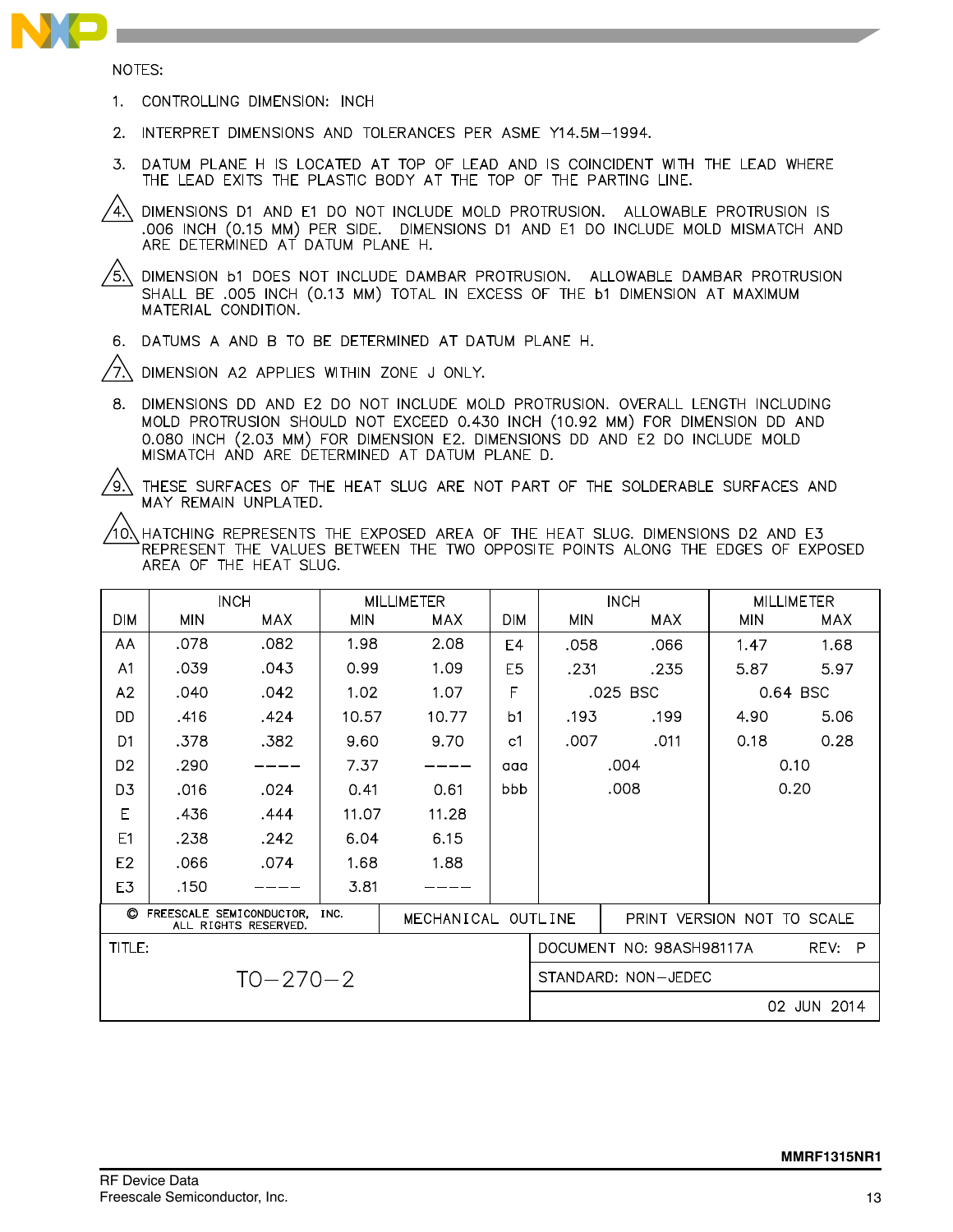

#### **PRODUCT DOCUMENTATION AND SOFTWARE**

Refer to the following resources to aid your design process.

#### **Application Notes**

- AN1907: Solder Reflow Attach Method for High Power RF Devices in Over-Molded Plastic Packages
- AN1955: Thermal Measurement Methodology of RF Power Amplifiers

#### **Engineering Bulletins**

EB212: Using Data Sheet Impedances for RF LDMOS Devices

#### **Software**

Electromigration MTTF Calculator

For Software, do a Part Number search at http://www.freescale.com, and select the "Part Number" link. Go to the Software & Tools tab on the part's Product Summary page to download the respective tool.

#### **REVISION HISTORY**

The following table summarizes revisions to this document.

| <b>Revision</b> | Date             | <b>Description</b>            |
|-----------------|------------------|-------------------------------|
|                 | <b>July 2014</b> | Initial Release of Data Sheet |